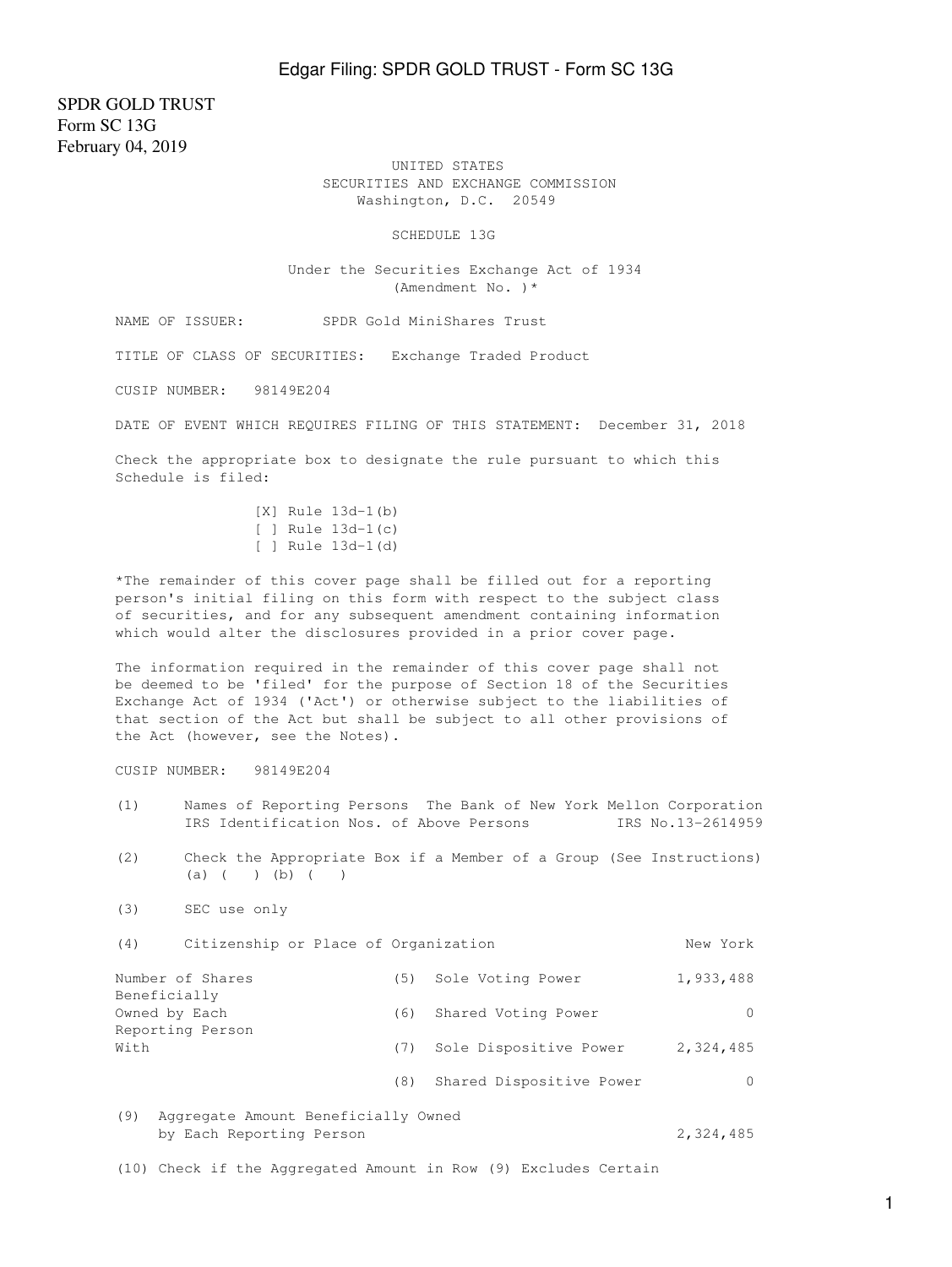|                                                                                                                         | Shares (see Instructions)                                                                                         |     |                                    |  |           | $\rightarrow$ |
|-------------------------------------------------------------------------------------------------------------------------|-------------------------------------------------------------------------------------------------------------------|-----|------------------------------------|--|-----------|---------------|
|                                                                                                                         | (11) Percent of Class Represented by Amount in Row (9)                                                            |     |                                    |  |           | 7.99%         |
| (12) Type of Reporting Person (See Instructions)<br>HC.                                                                 |                                                                                                                   |     |                                    |  |           |               |
|                                                                                                                         | CUSIP NUMBER: 98149E204                                                                                           |     |                                    |  |           |               |
| (1)                                                                                                                     | Names of Reporting Persons<br>Pershing Group LLC<br>IRS Identification Nos. of Above Persons<br>IRS No.00-0000000 |     |                                    |  |           |               |
| (2)                                                                                                                     | Check the Appropriate Box if a Member of a Group (See Instructions)<br>$(a)$ ( ) (b) ( )                          |     |                                    |  |           |               |
| (3)                                                                                                                     | SEC use only                                                                                                      |     |                                    |  |           |               |
| (4)                                                                                                                     | Citizenship or Place of Organization                                                                              |     |                                    |  | New York  |               |
|                                                                                                                         | Number of Shares                                                                                                  | (5) | Sole Voting Power                  |  | 1,933,488 |               |
|                                                                                                                         | Beneficially<br>Owned by Each                                                                                     | (6) | Shared Voting Power                |  |           | 0             |
| With                                                                                                                    | Reporting Person                                                                                                  | (7) | Sole Dispositive Power 2, 324, 485 |  |           |               |
|                                                                                                                         |                                                                                                                   | (8) | Shared Dispositive Power           |  |           | 0             |
| (9)                                                                                                                     | Aggregate Amount Beneficially Owned<br>by Each Reporting Person                                                   |     |                                    |  | 2,324,485 |               |
|                                                                                                                         | (10) Check if the Aggregated Amount in Row (9) Excludes Certain<br>Shares (see Instructions)                      |     |                                    |  | $\left($  | $\rightarrow$ |
|                                                                                                                         | (11) Percent of Class Represented by Amount in Row (9)                                                            |     |                                    |  | 7.99%     |               |
|                                                                                                                         | (12) Type of Reporting Person (See Instructions)                                                                  |     |                                    |  |           | HС            |
|                                                                                                                         | CUSIP NUMBER: 98149E204                                                                                           |     |                                    |  |           |               |
| Names of Reporting Persons<br>Lockwood Advisors<br>(1)<br>IRS Identification Nos. of Above Persons<br>IRS No.23-2842975 |                                                                                                                   |     |                                    |  |           |               |
| (2)                                                                                                                     | Check the Appropriate Box if a Member of a Group (See Instructions)<br>) (b) (<br>$(a)$ (<br>$\rightarrow$        |     |                                    |  |           |               |
| (3)                                                                                                                     | SEC use only                                                                                                      |     |                                    |  |           |               |
| (4)                                                                                                                     | Citizenship or Place of Organization                                                                              |     |                                    |  | Delaware  |               |
|                                                                                                                         | Number of Shares                                                                                                  | (5) | Sole Voting Power                  |  | 1,933,488 |               |
| Beneficially<br>Owned by Each                                                                                           |                                                                                                                   | (6) | Shared Voting Power                |  |           | 0             |
| With                                                                                                                    | Reporting Person                                                                                                  | (7) | Sole Dispositive Power             |  | 2,324,485 |               |
|                                                                                                                         |                                                                                                                   | (8) | Shared Dispositive Power           |  |           | 0             |
| (9)                                                                                                                     | Aggregate Amount Beneficially Owned<br>by Each Reporting Person                                                   |     |                                    |  | 2,324,485 |               |

(10) Check if the Aggregated Amount in Row (9) Excludes Certain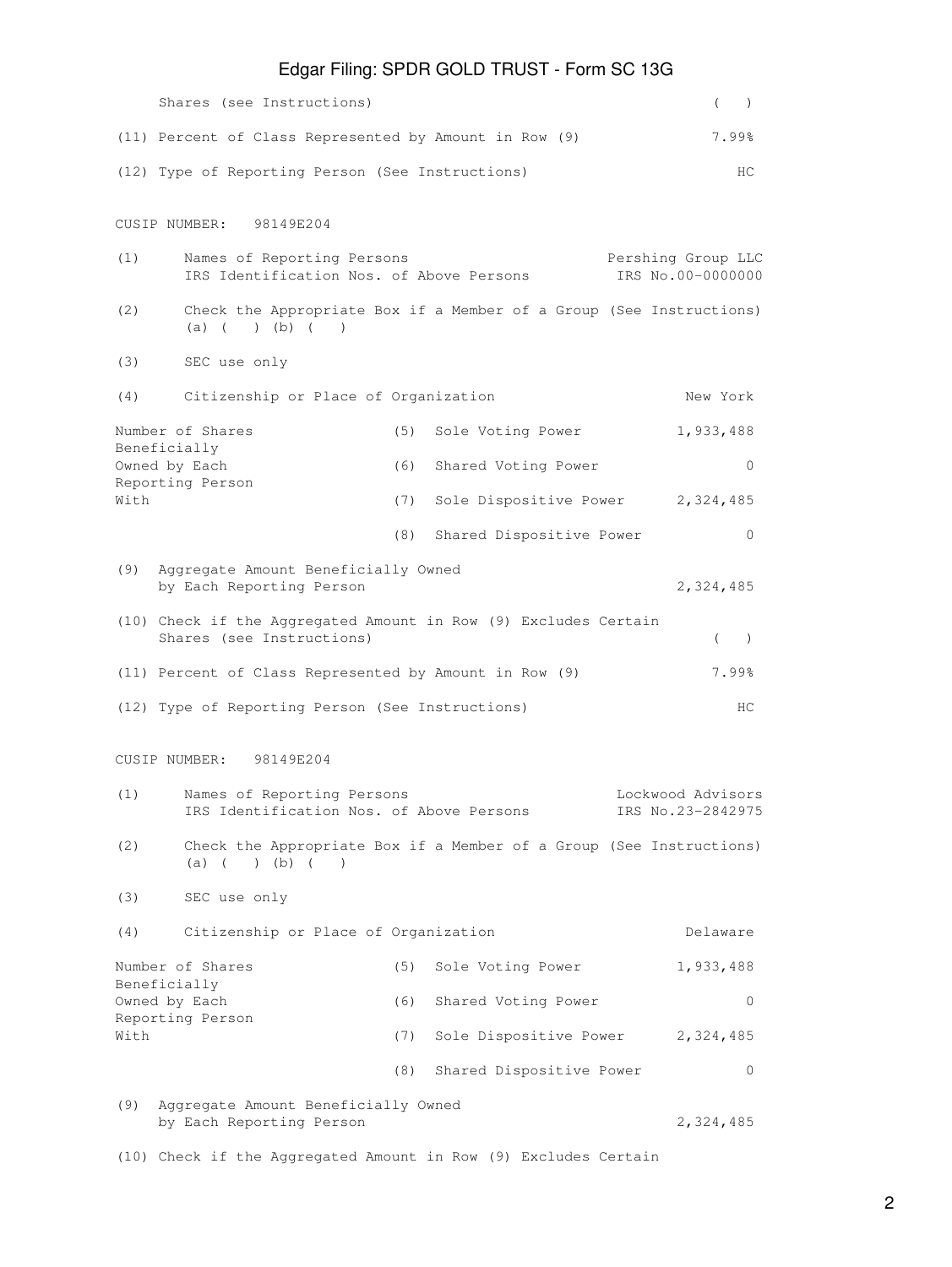| Shares (see Instructions)                              |       |  |
|--------------------------------------------------------|-------|--|
| (11) Percent of Class Represented by Amount in Row (9) | 7.99% |  |
| (12) Type of Reporting Person (See Instructions)       |       |  |

### SCHEDULE 13G

| Item 1(a)    | Name of Issuer:<br>SPDR Gold MiniShares Trust                                                                                                                                                                |
|--------------|--------------------------------------------------------------------------------------------------------------------------------------------------------------------------------------------------------------|
| Item 1(b)    | Address of Issuer's Principal Executive Office:                                                                                                                                                              |
|              | 685 Third Avenue, 27th Floor<br>New York, New York 10017<br>United States                                                                                                                                    |
| Item 2(a)    | Name of Person Filing:<br>The Bank of New York Mellon Corporation<br>and any other reporting person(s)<br>identified on the second part of the<br>cover page(s) and Exhibit I                                |
| Item $2(b)$  | Address of Principal Business Office, or if None, Residence:<br>C/O The Bank of New York Mellon Corporation<br>240 Greenwich Street<br>New York, New York 10286<br>(for all reporting persons)               |
| Item $2(c)$  | Citizenship:<br>See cover page and Exhibit I                                                                                                                                                                 |
| Item 2(d)    | Title of Class of Securities: Exchange Traded Product                                                                                                                                                        |
| CUSIP Number | 98149E204                                                                                                                                                                                                    |
| Ttem 3       | See Item 12 of cover page(s) ("Type of Reporting<br>Person ") for each reporting person.                                                                                                                     |
|              | Symbol Category                                                                                                                                                                                              |
|              | Broker or Dealer registered under Section 15 of the<br>BD.<br>$=$<br>Securities Exchange Act of 1934                                                                                                         |
|              | Bank as defined in Section $3(a)$ (6) of the Securities<br>BK.<br>$=$<br>Exchange Act of 1934                                                                                                                |
|              | Investment Company registered under Section 8 of the<br>IV.<br>$=$<br>Investment Company Act of 1940                                                                                                         |
|              | Investment Advisor registered under Section 203 of the<br>IA<br>$=$<br>Investment Advisors Act of 1940                                                                                                       |
|              | Employee Benefit Plan, Pension Fund which is subject<br>EP<br>to the provisions of the Employee Retirement Income<br>Security Act of 1974 or Endowment Fund; see<br>Section $240.13 - d(1)$ (b) (1) (ii) (F) |
|              | Parent Holding Company, in accordance with Section<br>HC.<br>$=$<br>$240.13-d(1)$ (b) (1) (ii) (G)                                                                                                           |
| Item 4       | See Item 5 through 9 and 11 of cover page(s)<br>Ownership:<br>as to each reporting person.                                                                                                                   |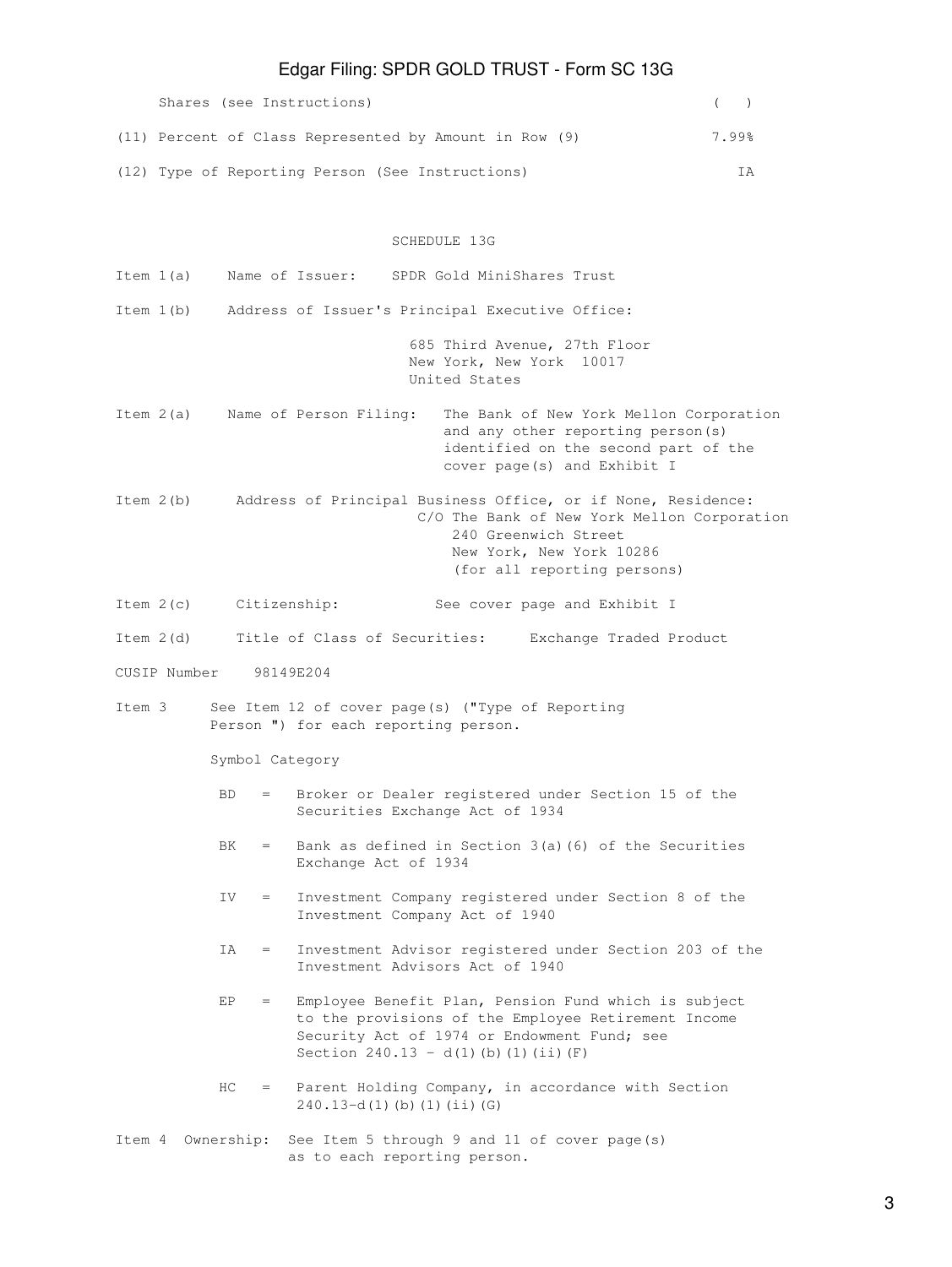The amount beneficially owned includes, where appropriate, securities not outstanding which are subject to options, warrants, rights or conversion privileges that are exercisable within 60 days. The securities reported herein as beneficially owned may exclude securities of the issuer with respect to which voting and/or dispositive power is exercised by subsidiaries of The Bank of New York Mellon Corporation, or departments or units thereof, independently from the exercise of those powers over the securities reported herein. See SEC Release No. 34-39538 (January 12, 1998). The filing of this Schedule 13G shall not be construed as an admission that The Bank of New York Mellon Corporation, or its direct or indirect subsidiaries, including The Bank of New York Mellon and BNY Mellon, National Association, are for the purposes of Section 13(d) or 13(g) of the Act, the beneficial owners of any securities covered by this Schedule 13G.

The following information applies if checked: ( ) The Bank of New York Mellon and/or ( ) The Bank of New York Mellon Trust Company, National Association is/are the trustee of the issuer's employee benefit plan (the Plan), which is subject to ERISA. The securities reported include all shares held of record by such reporting person(s) as trustee of the Plan which have not been allocated to the individual accounts of employee participants in the Plan. The reporting person, however, disclaims beneficial ownership of all shares that have been allocated to the individual accounts of employee participants in the Plan for which directions have been received and followed.

Item 5 Ownership of Five Percent or Less of a Class:

If this statement is being filed to report the fact that as of the date hereof the reporting person has ceased to be the beneficial owner of more than five percent of the class of securities, check the following ( )

Item 6 Ownership of More than Five Percent on Behalf of Another Person:

All of the securities are beneficially owned by The Bank of New York Mellon Corporation and its direct or indirect subsidiaries in their various fiduciary capacities. As a result, another entity in every instance is entitled to dividends or proceeds of sale. The number of individual accounts holding an interest of 5% or more is ( )

- Item 7 Identification and Classification of the Subsidiary Which Acquired the Security Being Reported by the Parent Holding Company: See Exhibit I.
- Item 8 Identification and Classification of Members of the Group: N/A

Item 9 Notice of Dissolution of Group: N/A

Item 10 Certification:

By signing below I certify that, to the best of my knowledge and belief, the securities referred to above were acquired and are held in the ordinary course of business and were not acquired and are not held for the purpose of and do not have the effect of changing or influencing the control of the issuer of such securities and were not acquired and are not held in connection with or as a participant in any transaction having such purpose or effect.

#### SIGNATURE

After reasonable inquiry and to the best of my knowledge and belief, I certify that the information set forth in this statement is true, complete and correct. This filing is signed by The Bank of New York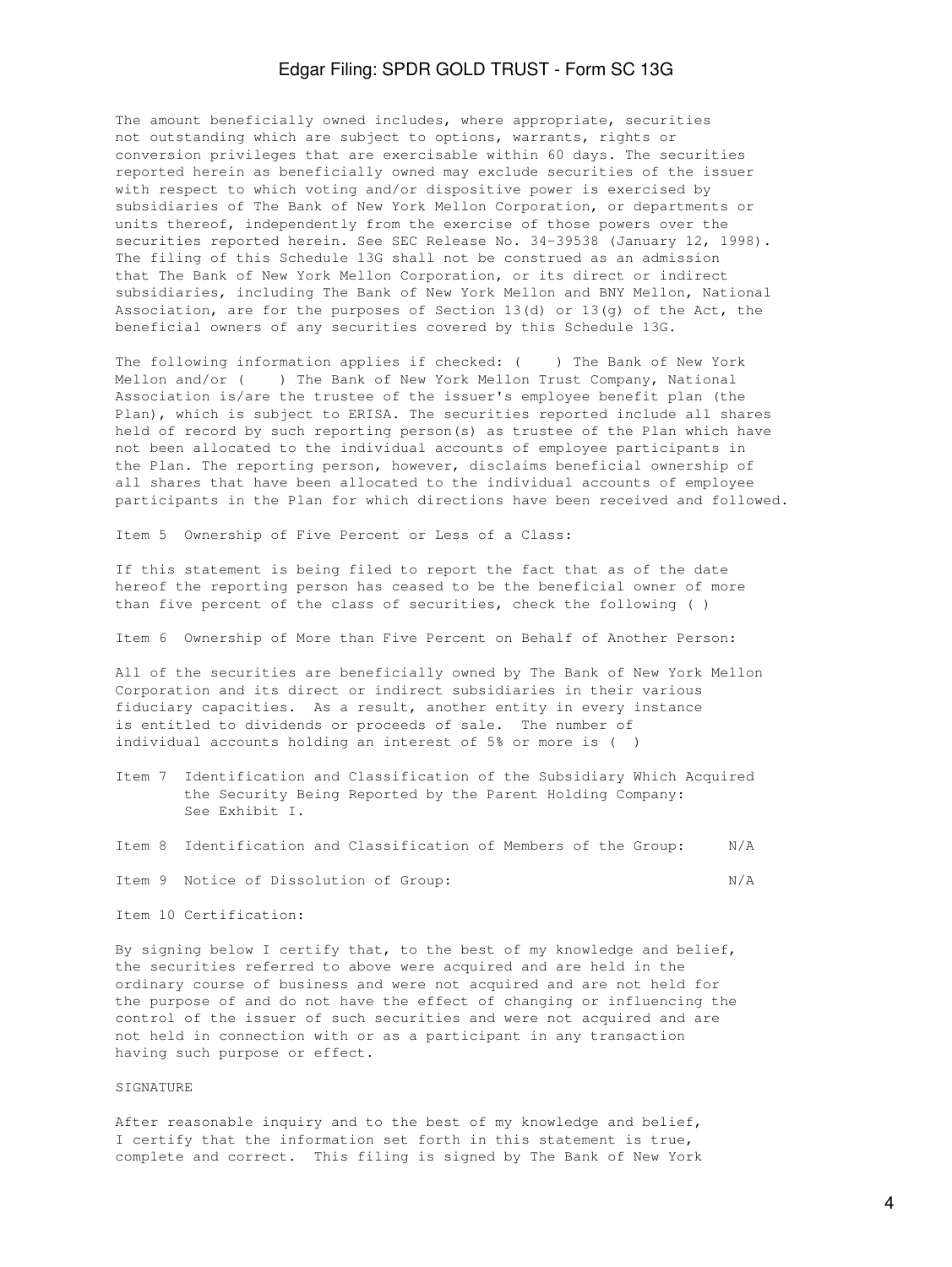Mellon Corporation on behalf of all reporting entities pursuant to Rule 13d-1(k)(1) promulgated under the Securities and Exchange Act of 1934, as amended.

Date: Feb 4, 2019

THE BANK OF NEW YORK MELLON CORPORATION

By: /s/ IVAN R. ARIAS

--------------------------

 Ivan R. Arias Attorney-In-Fact

#### EXHIBIT I

The shares reported on the attached Schedule 13G are beneficially owned by the following direct or indirect subsidiaries of The Bank of New York Mellon Corporation, as marked (X):

- (A) The Item 3 classification of each of the subsidiaries listed below is "Item 3(b) Bank as defined in Section 3(a)(6) of the Act" (15 U.S.C. 78c) or "Item 3(j)A non-U.S. institution in accordance with Rule 240.13d-1 (b)(1)(ii)(J)"
	- ( ) The Bank of New York Mellon (parent holding company of Mellon Overseas Investment Corporation; BNY International Financing Corporation; The Bank of New York Mellon SA/NV)
	- ( ) The Bank of New York Mellon Trust Company, National Association
	- ( ) BNY Mellon, National Association
	- ( ) BNY Mellon Trust of Delaware
	- ( ) The Bank of New York Mellon SA/NV (parent holding company of BNY Mellon Service Kapitalanlage-Gesellschaft mbH)
- (B) The Item 3 classification of each of the subsidiaries listed below is "Item 3(e) An investment adviser in accordance with Section 240.13d-1 (b)(1)(ii)(E)" or "Item  $3(j)$  A non-U.S. institution in accordance with Rule  $240.13d-1(b)$  (1)(ii)(J)"
	- ( ) ARX Investimentos Ltda (parent holding company of BNY Mellon Alocacao de Patrimonia Ltda.)
	- ( ) BNY Mellon Alocacao de Patrimonia Ltda
	- ( ) BNY Mellon Servicos Financeiros Distribuidora de Titulos e Valores Mobiliarios S.A.(parent holding company of BNY Mellon Administracao de Ativos Ltda.)
	- ( ) BNY Mellon Administracao de Ativos Ltda.
	- ( ) The Dreyfus Corporation (parent holding company of MBSC Securities Corporation)
	- ( ) Insight Investment Management (Global) Limited
	- ( ) Insight North America LLC.
	- (X) Lockwood Advisors, Inc.
	- ( ) BNY Mellon Asset Management North America Corporation
	- ( ) Newton Investment Management (North America) Limited
	- ( ) Newton Investment Management Limited
	- ( ) Walter Scott & Partners Limited
	- ( ) BNY Mellon Wealth Management, Advisory Services, Inc.
	- ( ) BNY Mellon Trust Company(Cayman) Limited
	- ( ) BNY Mellon Investment Management Cayman Limited
	- ( ) Insight Investment International Limited
	- ( ) BNY Mellon Asset Management Japan Limited
- (C) The Item 3 classification of each of the subsidiaries listed below is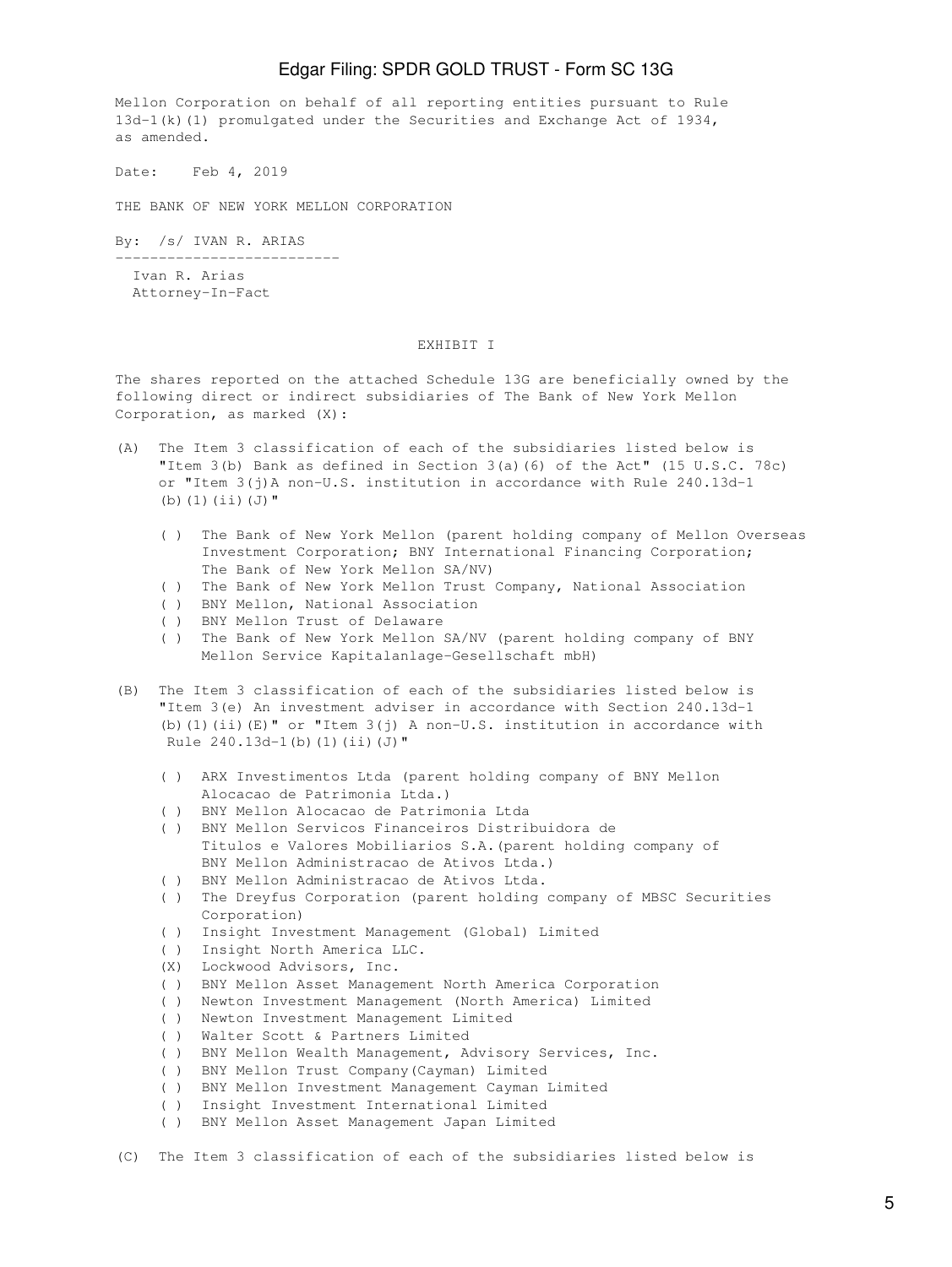"Item 3(a) Broker or dealer registered under Section 15 of the Act" (15 U.S.C. 78c) or "Item 3(j) A non-U.S. institution in accordance with Rule 240.13d-1(b)(1)(ii)(J)"

- ( ) BNY Mellon Capital Markets, LLC
- ( ) MBSC Securities Corporation
- ( ) Pershing LLC
- (D) The Item 3 classification of each of the subsidiaries listed below is "Item 3(g) a parent holding company or control person in accordance with Rule  $13d-1(b)$  (1)(ii)(G)"
	- (X) The Bank of New York Mellon Corporation
	- ( ) B.N.Y. Holdings (Delaware) Corporation (parent holding company of BNY Mellon Trust of Delaware)
	- ( ) BNY Mellon IHC, LLC (as parent holding company of MBC Investments Corporation)
	- ( ) MBC Investments Corporation (parent holding company of BNY Mellon Asset Management North America Corporation; BNY Mellon Investment; Management (Jersey) Ltd.; BNY Mellon Investment Management APAC LP; The Dreyfus Corporation; ARX Investimentos Ltda. ; Mellon Global Investing Corporation)
	- ( ) BNY Mellon Investment Management (Jersey) Ltd. (parent holding company of BNY Mellon Investment Management (Europe) Ltd.)
	- ( ) BNY Mellon Investment Management (Europe) Ltd. (parent holding company of BNY Mellon Investment Management Europe Holdings Ltd.; BNY Mellon Investment Management Cayman Ltd.)
	- ( ) BNY Mellon Investment Management Europe Holdings Ltd. (parent holding company of BNY Mellon International Asset Management Group Limited)
	- ( ) BNY Mellon International Asset Management Group Limited (parent holding company of Newton Management Limited; BNY Mellon International Asset Management (Holdings) Limited; Insight Investment Management Limited)
	- ( ) Newton Management Limited (parent holding company of Newton Investment Management (North America) Limited; Newton Investment Management Limited)
	- ( ) BNY Mellon International Asset Management (Holdings) Limited (parent holding company of BNY Mellon International Asset Management (Holdings) No. 1 Limited)
	- ( ) BNY Mellon International Asset Management (Holdings) No. 1 Limited (parent holding company of Walter Scott & Partners Limited)
	- ( ) Insight Investment Management Limited (parent holding company of Insight Investment Management (Global) Limited; Insight Investment International Limited )
	- ( ) BNY Mellon Investment Management APAC LP (Parent holding company of BNY Mellon Investment Management (APAC) Holdings Limited
	- ( ) BNY Mellon Investment Management (APAC) Holdings Limited (parent holding company of BNY Mellon Asset Management Japan Limited)
	- (X) Pershing Group LLC (parent holding company of Lockwood Advisors, Inc; Pershing LLC)
	- ( ) Mellon Overseas Investment Corporation (parent holding company of Mellon Canada Holding Company; BNY Mellon Participacoes Ltda.)
	- ( ) Mellon Canada Holding Company (parent holding company of BNY Mellon Wealth Management, Advisory Services, Inc)
	- ( ) BNY Mellon Participacoes Ltda.(parent holding company of BNY Mellon Servicos Financeiros Distribuidora de Titulos e Valores Mobiliarios S.A.)
	- ( ) BNY International Financing Corporation (parent holding company of BNY Mellon Trust Company (Cayman) Limited)
	- ( ) BNY Capital Markets Holdings, Inc. (parent holding company of BNY Mellon Capital Markets, LLC)
	- ( ) Mellon Global Investing Corporation (parent holding company of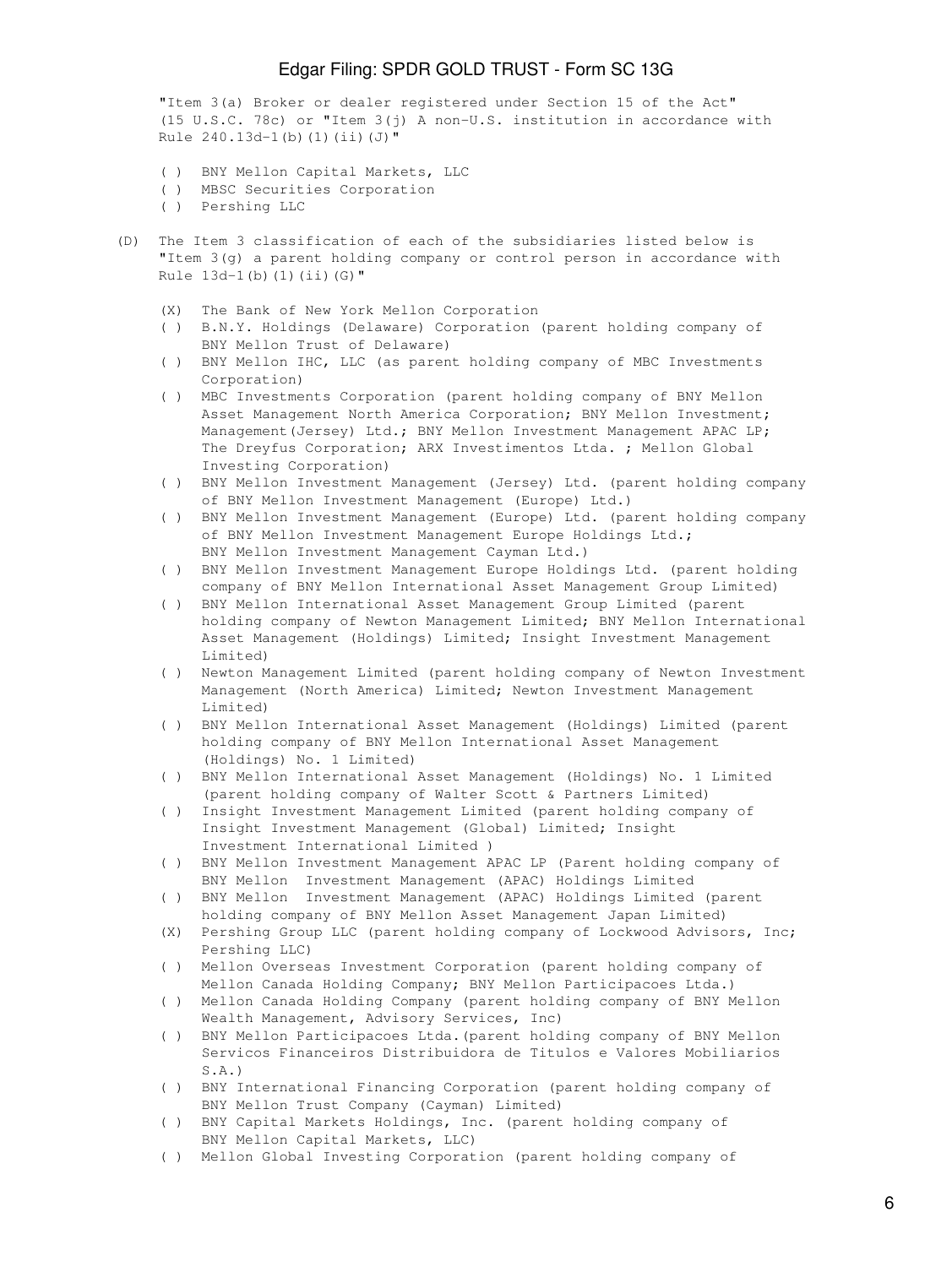Insight North America LLC)

NOTE: ALL OF THE LEGAL ENTITIES LISTED UNDER (A), (B), (C) AND (D) ABOVE ARE DIRECT OR INDIRECT SUBSIDIARIES OF THE BANK OF NEW YORK MELLON CORPORATION. BENEFICIAL OWNERSHIP OF MORE THAN FIVE PERCENT OF THE CLASS BY ANY ONE OF THE SUBSIDIARIES OR INTERMEDIATE PARENT HOLDING COMPANIES LISTED ABOVE IS REPORTED ON A JOINT REPORTING PERSON PAGE FOR THAT SUBSIDIARY ON THE ATTACHED SCHEDULE 13G AND IS INCORPORATED IN THE TOTAL PERCENT OF CLASS REPORTED ON THE BANK OF NEW YORK MELLON CORPORATION'S REPORTING PERSON PAGE. (DO NOT ADD THE SHARES OR PERCENT OF CLASS REPORTED ON EACH JOINT REPORTING PERSON PAGE ON THE ATTACHED SCHEDULE 13G TO DETERMINE THE TOTAL PERCENT OF CLASS FOR THE BANK OF NEW YORK MELLON CORPORATION).

### POWER OF ATTORNEY

KNOW ALL PERSONS BY THESE PRESENTS that each of the undersigned (each a "Company") does hereby make, constitute and appoint each of Nicholas R. Darrow, Ivan Arias and Andrew Weiser (and any other employee of The Bank of New York Mellon Corporation, or one of its affiliates, associated with the Global Holdings Reporting Group and designated in writing by one of the attorneys-in-fact), acting individually, its true and lawful attorney to execute and deliver in its name and on its behalf, whether the Company is acting individually or as representative of others, any and all filings, be they written or oral, required to be made by the Company with respect to securities which may be deemed to be beneficially owned by the Company or under the Company's investment discretion under:

- \*the Securities Exchange Act of 1934, as amended (the "Exchange Act"), including those filings required to be submitted on Form 13F, Schedule 13G, Schedule 13D and Forms 3, 4 and 5, and
- \*the laws of any jurisdiction other than the United States of America, including those filings made to disclose securities holdings as required to be submitted to regulatory agencies, exchanges and/or issuers,

giving and granting unto each said attorney-in-fact power and authority to correspond with issuers, regulatory authorities, and other entities as is required in support of the filings referenced above, and to act in the premises as fully and to all intents and purposes as the Company might or could do to comply with the applicable regulations if personally present by one of its authorized signatories (including, but not limited to, instructing local counsel on a Company's behalf), hereby ratifying and confirming all that said attorney-in-fact shall lawfully do or cause

THIS POWER OF ATTORNEY shall remain in full force and effect until either revoked in writing by the Company or until such time as the person or to whom power of attorney has been hereby granted cease(s) to be an persons employee of The Bank of New York Mellon Corporation or one of its affiliates.

This Power of Attorney may be executed in any number of counterparts all of which taken together shall constitute one and the same instrument.

IN WITNESS WHEREOF, the undersigned hereby execute this Agreement effective as of the date set forth below.

-----------------------------------------------------------------------------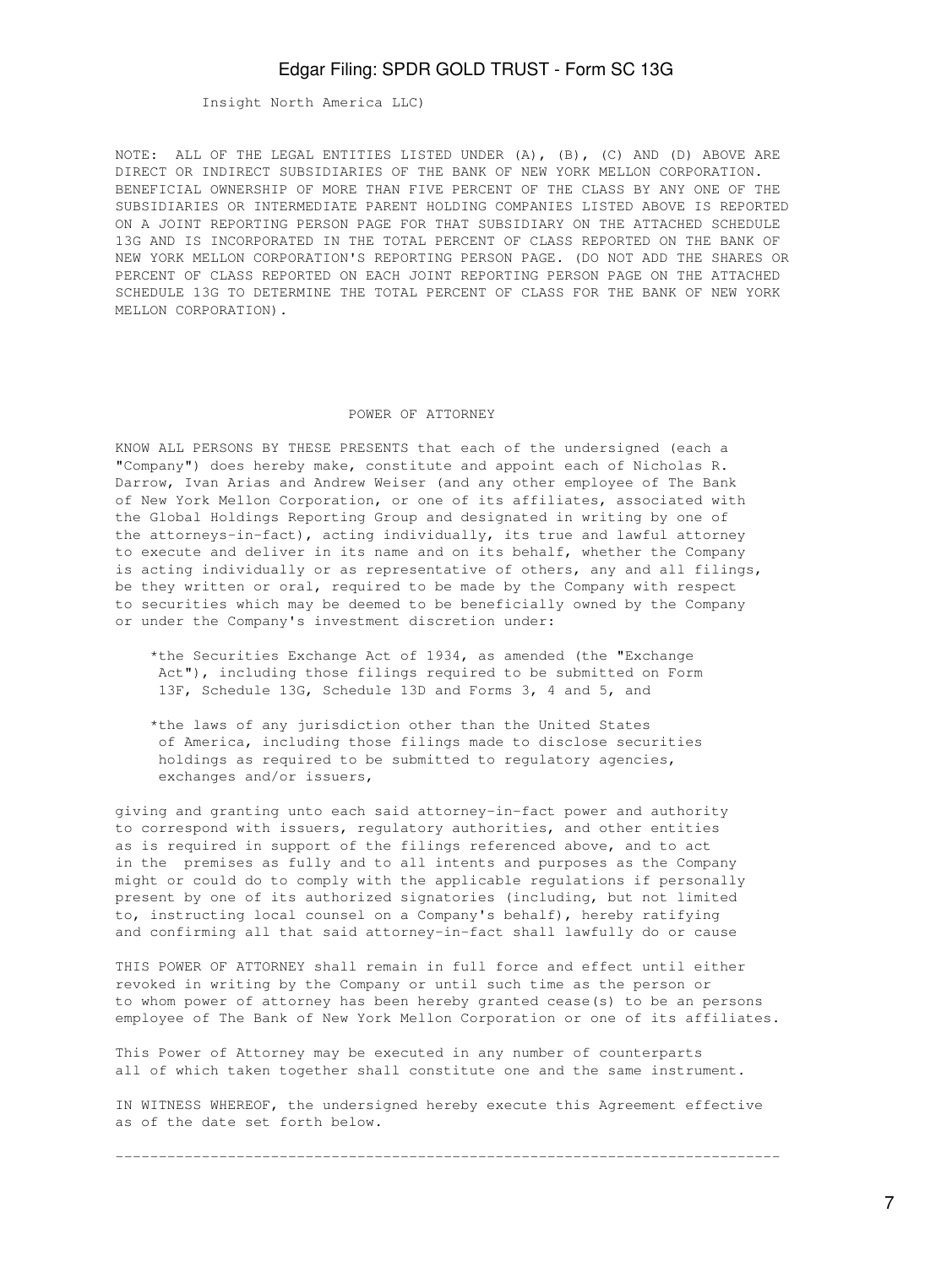| Banks/Bank Holding Companies | ----------------------------------------------------------------------------- THE BANK OF NEW YORK MELLON BNY MELLON, NATIONAL ASSOCIATION CORPORATION By: /S/ MITCHELL E.HARRIS By: /S/ DONALD HEBERLE ---------------------- --------------------- Mitchell E. Harris **E. Australia E. Harris** Donald Heberle Chief Executive Officer, The Chief Executive Officer Investment Management Date: March 17, 2017 Date: September 16, 2015 BNY MELLON, NATIONAL ASSOCIATION THE BANK OF NEW YORK MELLON SA/NV By: /S/ THOMAS J. DICKER By: /S/ LAURA AHTO --------------------- ------------------ Thomas J. Dicker Laura Ahto Chief Operating Officer Chief Executive Officer Date: October 9, 2015 Date: May 17, 2016 THE BANK OF NEW YORK MELLON THE BANK OF NEW YORK MELLON By: /S/ MITCHELL E. HARRIS By: /S/ CURTIS ARLEDGE ---------------------- --------------------- Mitchell E. Harris Curtis Arledge Senior Executive Vice President Vice Chairman Date: September 18, 2015 Date: August 26, 2015 THE BANK OF NEW YORK MELLON TRUST THE BANK OF NEW YORK MELLON TRUST COMPANY, NATIONAL ASSOCIATION COMPANY, NATIONAL ASSOCIATION By: /S/ ANTONIO PORTUONDO By: /S/ KURTIS R. KURIMSKY ---------------------- --------------------- Antonio Portuondo **Kurtis R. Kurimsky**  President Executive Vice President Date: October 20, 2015 Date: March 8, 2016 BNY MELLON TRUST OF DELAWARE BNY MELLON TRUST OF DELAWARE By: /S/ JAMES P. AMBAGIS By: /S/ LEE JAMES WOOLLEY ---------------------- --------------------- James P. Ambagis Lee James Woolley President Chairman and Chairman and Chief Executive Officer Date: October 21, 2015 Date: October 19, 2015 ----------------------------------------------------------------------------- | Investment Advisers and/or Broker-Dealers | ----------------------------------------------------------------------------- PERSHING LLC **BNY MELLON CAPITAL MARKETS, LLC** By: /S/ CLAIRE SANTANIELLO By: /S/ JEFF GEARHART --------------------- ----------------------

Claire Santaniello Jeff Gearhart

Chief Administrative Officer Chief Operating Officer

8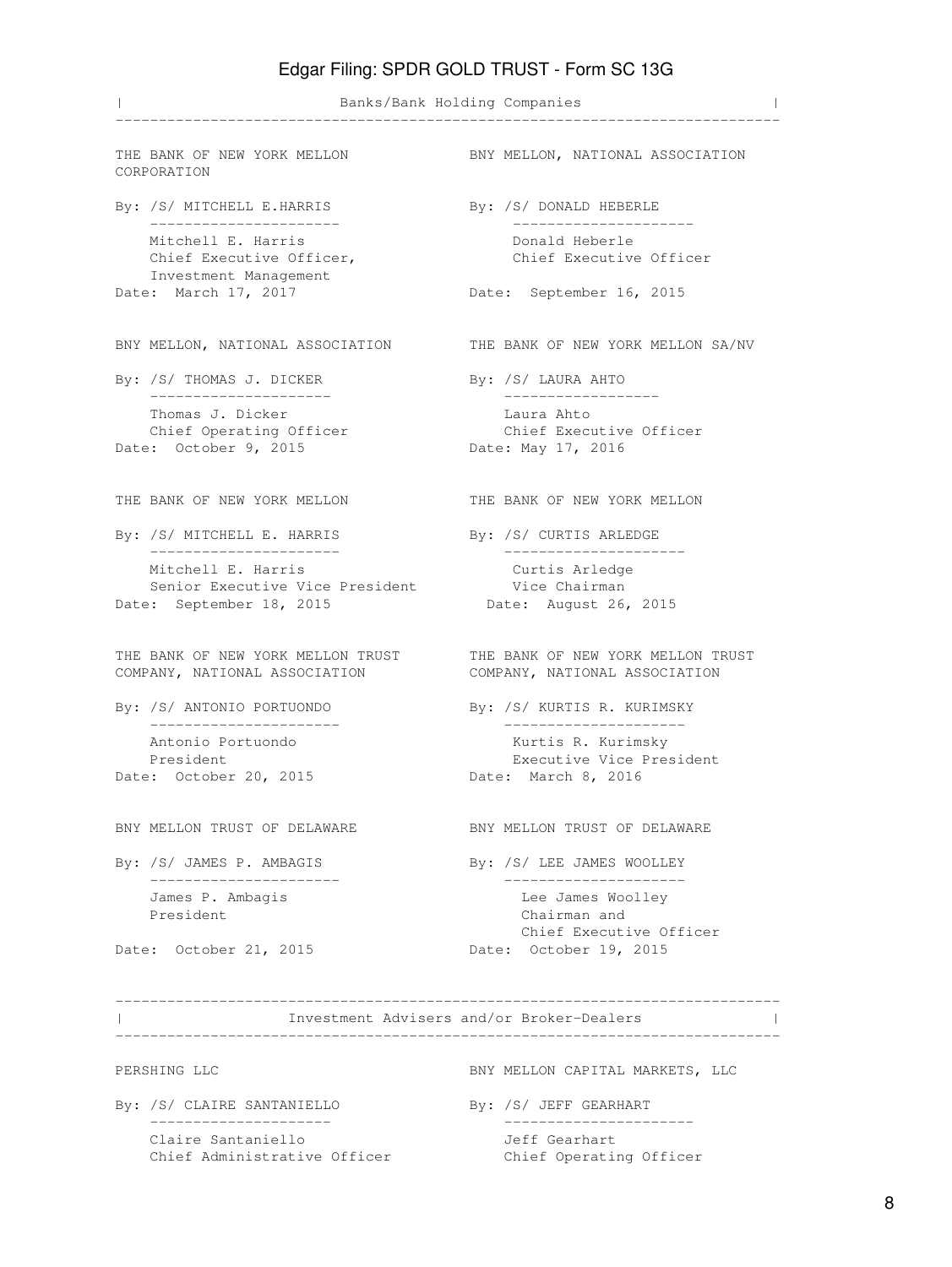and Chief Risk Officer Date: May 24, 2016 **Date: October 19, 2016** ARX INVESTIMENTOS LTDA ARX INVESTIMENTOS LTDA By: /S/ CAMILA SOUZA By: /S/ GUILHERME ABRY ---------------------- --------------------- Camila Souza **Guilherme** Abry Director Director Date: January 4, 2016 Date: January 4, 2016 BNY MELLON SERVICOS FINANCEIROS BNY MELLON SERVICOS FINANCEIROS DISTRIBUIDORA DE TITULOS E VALORES DISTRIBUIDORA DE TITULOS E VALORES MOBILIARIOS S.A. MOBILIARIOS S.A. By: /S/ CARLOS ALBERTO SARAIVA By: /S/ MARCUS VINICIUS MATHIAS PEREIRA ---------------------- ----------------------------------- Carlos Alberto Saraiva Marcus Vinicius Mathias Pereira Director **Director** Director Date: May 5, 2016 Date: May 5, 2016 BNY MELLON ADMINISTRACAO DE ATIVOS BNY MELLON ADMINISTRACAO DE ATIVOS LTDA LTDA By: /S/ CARLOS ALBERTO SARAIVA By: /S/ MARCUS VINICIUS MATHIAS PEREIRA ---------------------- ----------------------------------- Carlos Alberto Saraiva Marcus Vinicius Mathias Pereira Director Director Date: May 5, 2016 **Date: May 5, 2016** BNY MELLON ALOCACAO DE PATRIMONIO BNY MELLON ALOCACAO DE PATRIMONIO LTDA LTDA By: /S/ GUSTAVO CASTELLO BRANCO By: /S/ CAMILA SOUZA ---------------------- --------------------- Gustavo Castello Branco Camila Souza Director Director Date: January 4, 2016 Date: January 4, 2016 THE DREYFUS CORPORATION **INSIGHT INVESTMENT MANAGEMENT**  (GLOBAL) LIMITED By: /S/ JAMES BITETTO By: /s/ CHARLES FARQUHARSON ---------------------- ---------------------- James Bitetto Charles Farquharson Secretary Chief Risk Officer Date: July 30, 2015 Date: February 16, 2016 LOCKWOOD ADVISORS, INC. THE SAME SAME BAY MELLON ASSET MANAGEMENT JAPAN LIMITED By: /S/ JOHN J. BRETT By: /S/ SHIZU KISHIMOTO ---------------------- --------------------- John J. Brett Shizu Kishimoto Chairman **Representative Director**  and President Date: July 30, 2015 Date: August 5, 2015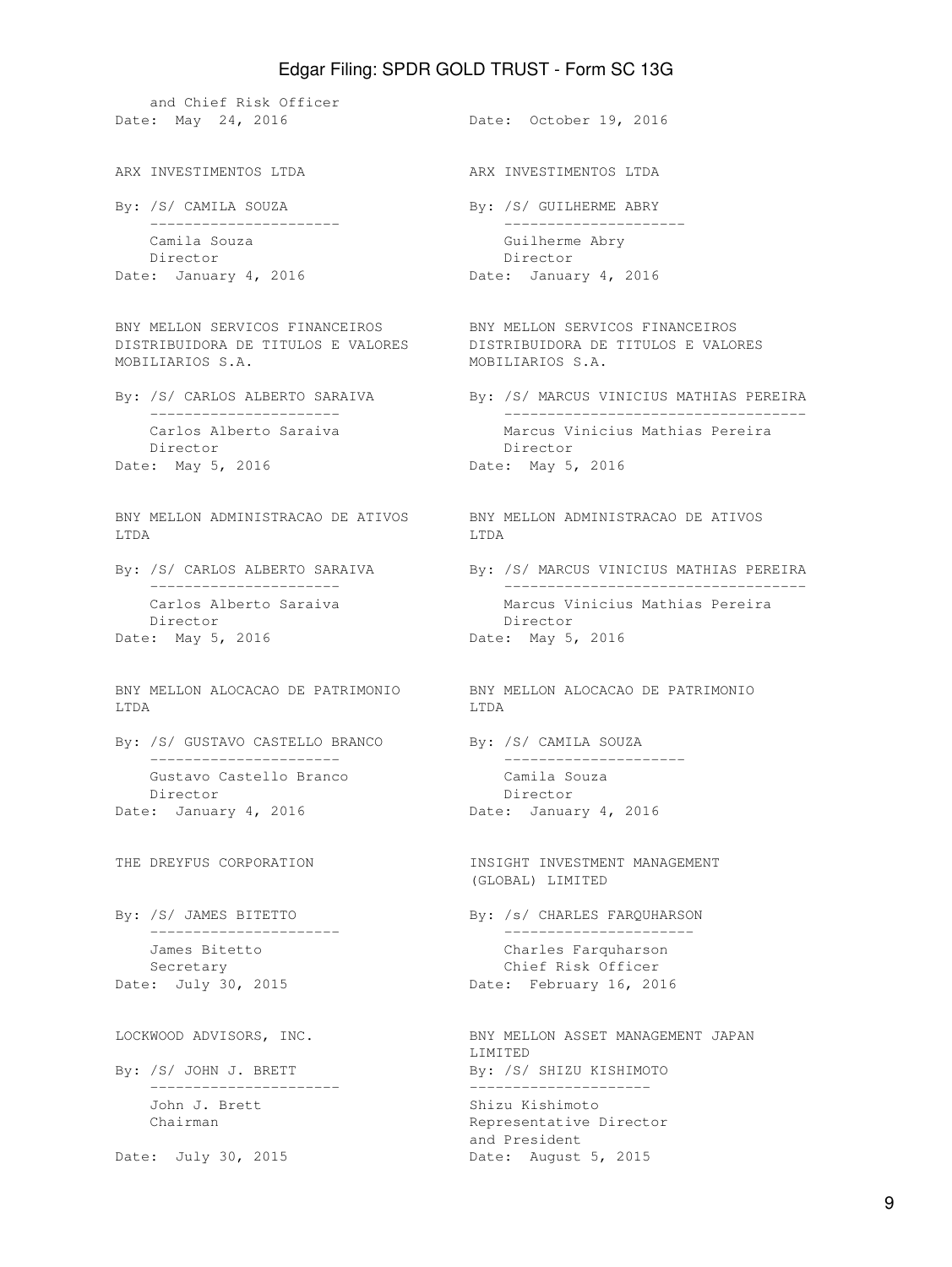BNY MELLON ASSET MANAGEMENT MBSC SECURITIES CORPORATION NORTH AMERICA CORPORATION By: /S/ JENNIFER CASSEDY By: /S/ KENNETH J. BRADLE ---------------------- --------------------- Jennifer Cassedy **East Communist Communist Communist Communist Communist Communist Communist Communist Communist Communist Communist Communist Communist Communist Communist Communist Communist Communist Communist Communist** Chief Compliance Officer **President** Date: February 14, 2018 Date: April 29, 2016 NEWTON INVESTMENT MANAGEMENT LIMITED NEWTON INVESTMENT MANAGEMENT (NORTH AMERICA) LIMITED By: /S/ JAMES HELBY By: /S/ JAMES HELBY ---------------------- --------------------- James Helby James Helby Director Chief Risk Officer Date: July 17, 2015 **Date: June 30, 2016** WALTER SCOTT & PARTNERS LIMITED INSIGHT INVESTMENT INTERNATIONAL LIMITED By: /S/ RODGER NISBET By: /S/ LEE PALMER ---------------------- ---------------------- Rodger Nisbet **Lee Palmer** Executive Chairman and Chief Compliance Officer Date: July 15, 2015 Date: February 14, 2018 BNY MELLON WEALTH MANAGEMENT, BNY MELLON INVESTMENT MANAGEMENT ADVISORY SERVICES, INC. CAYMAN LTD By: /S/ MARIE-CLAUDE LEPAGE By: /S/ BRENDON J. DONNELLAN ---------------------- ---------------------- Marie-Claude Lepage Brendon J.Donnellan<br>
Chief Compliance Officer Director Chief Compliance Officer Date: May 9, 2016 Date: August 22, 2016 BNY MELLON TRUST COMPANY BNY MELLON TRUST COMPANY (CAYMAN) LIMITED (CAYMAN) LIMITED By: CANELLA SECRETARIES By: CANELLA SECRETARIES (CAYMAN) LTD, SECRETARY (CAYMAN) LTD, SECRETARY By: /S/GILLIAN NELSON By: /S/ PATRICIA BRUZIO ----------------------- ----------------------- Gillian Nelson **Patricia Bruzio**  Authorized Person Authorized Person Date: May 17, 2016 **Date: May 17, 2016** INSIGHT NORTH AMERICA LLC By: /S/ JOHN ARIOLA --------------------- John Ariola Head of Financial Analysis Date: December 7, 2016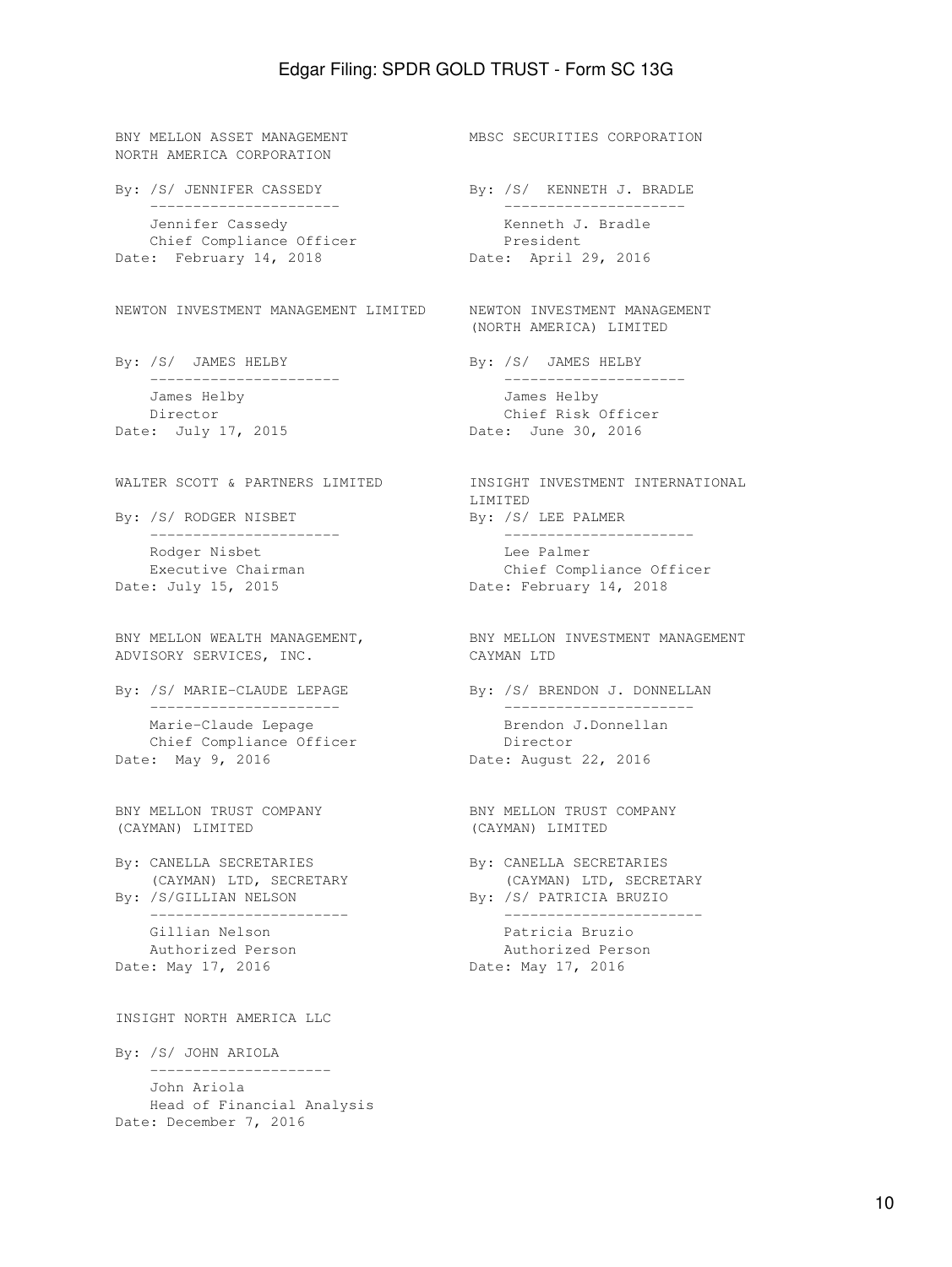----------------------------------------------------------------------------- | Parent Holding Companies/Control Persons | ----------------------------------------------------------------------------- B.N.Y. HOLDINGS (DELAWARE) CORPORATION PERSHING GROUP LLC By: /S/ JAMES P. AMBAGIS By: /S/ CLAIRE SANTANIELLO ---------------------- --------------------- James P. Ambagis Claire Santaniello President **Chief Administrative Officer**  and Chief Risk Officer Date: October 21, 2015 Date: May 11, 2016 BNY MELLON INVESTMENT MANAGEMENT BNY MELLON INVESTMENT MANAGEMENT (APAC) HOLDINGS LIMITED (APAC) HOLDINGS LIMITED By: /S/ EMILY CHAN By: /S/ DONI SHAMSUDDIN ---------------------- --------------------- Doni Shamsuddin Director **Director** Director Date: April 19, 2016 **Date: April 19, 2016** BNY MELLON INTERNATIONAL ASSET NEWTON MANAGEMENT LIMITED MANAGEMENT GROUP LIMITED By: /S/ GREG BRISK By: /S/ HELENA MORRISSEY ---------------------- ---------------------- Greg Brisk Helena Morrissey Director **Director** Date: October 21, 2015 Date: July 17, 2015 BNY MELLON IHC, LLC MBC INVESTMENTS CORPORATION By: /S/ KURTIS R. KURIMSKY By: /S/ PAUL A. GRIFFITHS --------------------- --------------------- Kurtis R. Kurimsky **Paul A. Griffiths**  Vice President and Chairman, President and Controller Controller Controller Controller Controller Controller Controller Controller Controller Controller<br>
Chief Executive Officer Controller Controller Controller Controller Controller Controller Controller Controller Date: April 29, 2016 MELLON OVERSEAS INVESTMENT **INSIGHT INVESTMENT MANAGEMENT** CORPORATION LIMITED By: /S/ KURTIS R. KURIMSKY By: /S/ CHARLES FARQUHARSON ---------------------- --------------------- Kurtis R. Kurimsky Charles Farquharson Vice President and Controller Chief Risk Officer Date: October 7, 2015 **Date: February 16, 2016** BNY INTERNATIONAL FINANCING BNY INTERNATIONAL FINANCING CORPORATION CORPORATION By: /S/ KURTIS R. KURIMSKY By: /S/ JOHN M. ROY ---------------------- ---------------------- Kurtis R. Kurimsky John M. Roy President and Comptroller **Vice President** Date: May 12, 2016 **Date: August 15, 2016**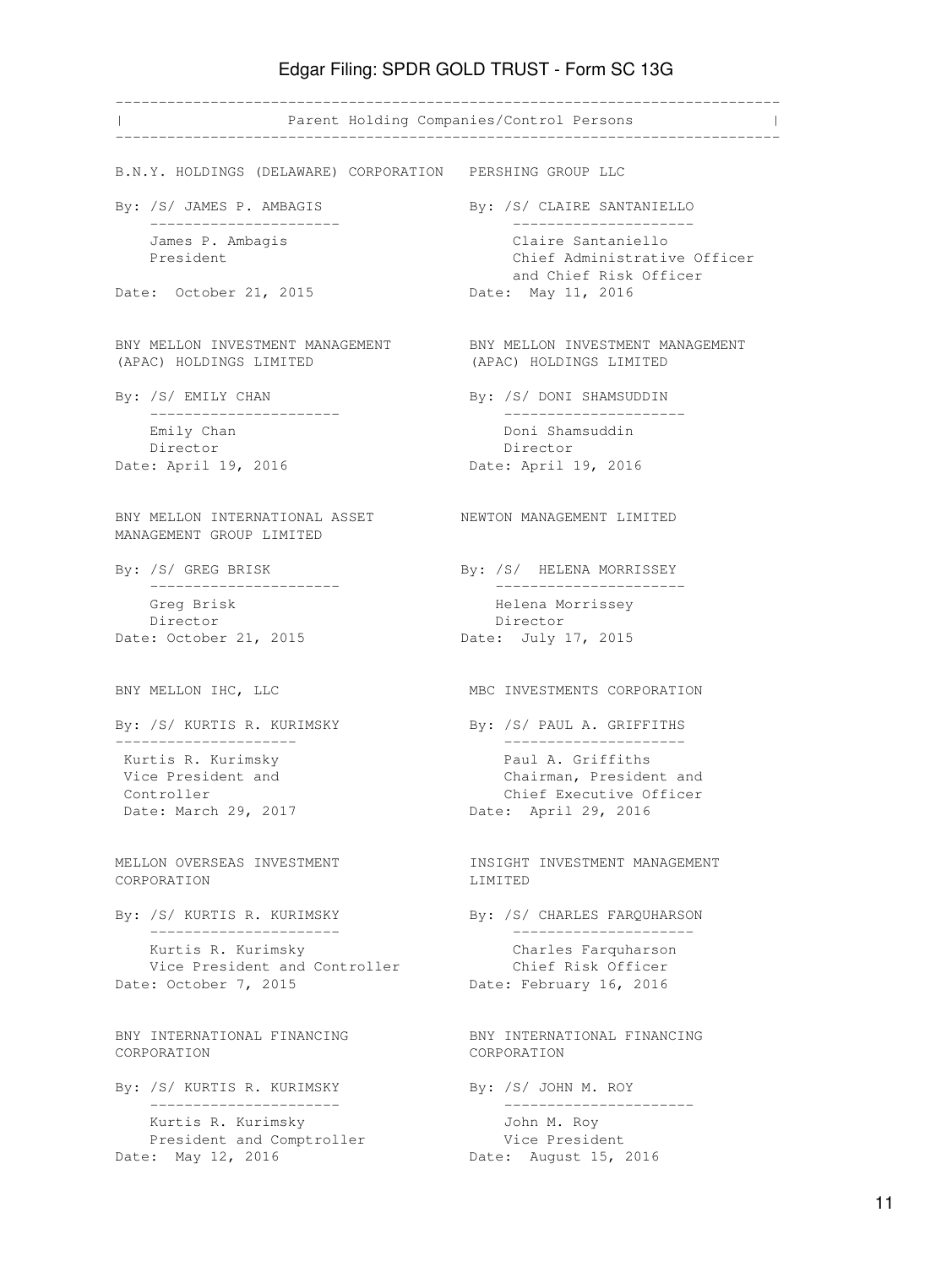BNY MELLON INVESTMENT MANAGEMENT BNY MELLON INVESTMENT MANAGEMENT EUROPE HOLDINGS LIMITED (EUROPE)LIMITED By: /S/ GREG BRISK By: /S/ GREG BRISK ----------------------- ------------------------ Greg Brisk Greg Brisk Director Director Date: October 21, 2015 Date: October 21, 2015 BNY MELLON INVESTMENT MANAGEMENT BNY CAPITAL MARKETS HOLDINGS, INC. (JERSEY)LIMITED By: /S/ GREG BRISK By: /S/ THOMAS P. GIBBONS ------------------------- ------------------------ Greg Brisk Thomas P. Gibbons Director **Vice Chairman and Chief**  Financial Officer Date: October 21, 2015 Date: October 24, 2015 BNY MELLON INTERNATIONAL ASSET BNY MELLON INTERNATIONAL ASSET MANAGEMENT (HOLDINGS) LIMITED MANAGEMENT (HOLDINGS) No. 1 LIMITED By: /S/ GREG BRISK By: /S/ GREG BRISK ------------------------- -------------------------- Greg Brisk Greg Brisk Director **Director** Director Date: October 21, 2015 Date: October 21, 2015 MELLON CANADA HOLDING COMPANY By: /S/ KELLY SCHWARTZ ---------------------- Kelly Schwartz President and Director Date: May 3, 2016 BNY MELLON PARTICIPACOES LTDA BNY MELLON PARTICIPACOES LTDA By: /S/ CARLOS ALBERTO SARAIVA By: /S/ MARCUS VINICIUS MATHIAS PEREIRA -------------------- ---------------------------------- Carlos Alberto Saraiva Marcus Vinicius Mathias Pereira Director Director Date: May 5, 2016 Date: May 5, 2016 BNY MELLON INVESTMENT MANAGEMENT MELLON GLOBAL INVESTING CORPORATION APAC LP By: BNY MELLON INVESTMENT MANAGEMENT HOLDINGS, LLC, GENERAL PARTNER By: /S/ PAUL A. GRIFFITHS By: /S/ LEO P. GROHOWSKI ------------------------ ---------------------------------- Paul A. Griffiths  $\qquad \qquad \text{Leo P . Grohowski}$ President President Date: April 29, 2016 Date: June 29, 2018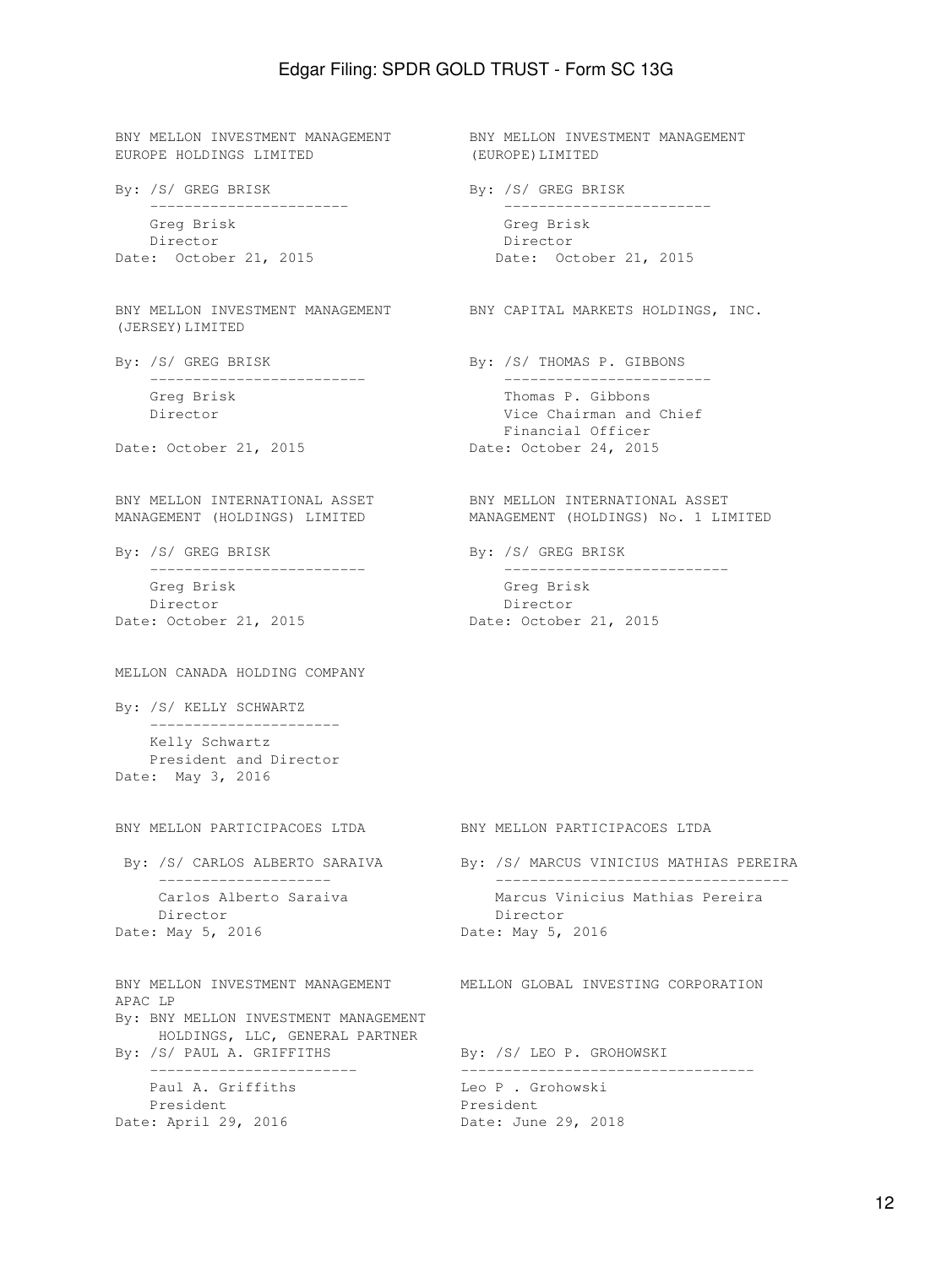| Fund Administrators               |                                   |
|-----------------------------------|-----------------------------------|
| BNY MELLON SERVICE KAPITALANLAGE- | BNY MELLON SERVICE KAPITALANLAGE- |
| GESELLSCHAFT mbH                  | GESELLSCHAFT mbH                  |
| By: /S/ KATARINA MELVAN           | By: /S/ CAROLINE SPECHT           |
| Katarina Melyan                   | Caroline Specht                   |
| Managing Director (Chairman)      | Managing Director                 |
| Date: August 19, 2016             | Date: August 19, 2016             |

#### JOINT FILING AGREEMENT

In accordance with Rule  $13d-1(k)(1)$  under the Securities Exchange Act of 1934, as amended (the "Exchange Act"), the undersigned hereby agree to any and all joint filings required to be made on their behalf on Schedule 13G (including amendments thereto) under the Exchange Act, with respect to securities which may be deemed to be beneficially owned by them under the Exchange Act, and that this Agreement be included as an Exhibit to any such joint filing. This Agreement may be executed in any number of counterparts all of which taken together shall constitute one and the same instrument.

IN WITNESS WHEREOF, the undersigned hereby execute this Agreement effective as of the date set forth below.

|                      |                                                                         | Banks/Bank Holding Companies |                                                                 |
|----------------------|-------------------------------------------------------------------------|------------------------------|-----------------------------------------------------------------|
|                      | THE BANK OF NEW YORK MELLON<br>CORPORATION                              |                              | BNY MELLON, NATIONAL ASSOCIATION                                |
|                      | By: /S/ MITCHELL E.HARRIS<br>-------------------                        |                              | By: /S/ DONALD HEBERLE<br>. _ _ _ _ _ _ _ _ _ _ _ _ _ _ _ _ _ _ |
|                      | Mitchell E. Harris<br>Chief Executive Officer,<br>Investment Management |                              | Donald Heberle<br>Chief Executive Officer                       |
| Date: March 17, 2017 |                                                                         |                              | Date: September 16, 2015                                        |
|                      | BNY MELLON, NATIONAL ASSOCIATION                                        |                              | THE BANK OF NEW YORK MELLON SA/NV                               |
|                      | By: /S/ THOMAS J. DICKER<br>. _ _ _ _ _ _ _ _ _ _ _ _ _ _ _ _ _         |                              | By: /S/ LAURA AHTO<br>___________________                       |
|                      | Thomas J. Dicker<br>Chief Operating Officer<br>Date: October 9, 2015    |                              | Laura Ahto<br>Chief Executive Officer<br>Date: May 17, 2016     |
|                      | THE BANK OF NEW YORK MELLON                                             |                              | THE BANK OF NEW YORK MELLON                                     |
|                      | By: /S/ MITCHELL E. HARRIS<br>. _ _ _ _ _ _ _ _ _ _ _ _ _               |                              | By: /S/ CURTIS ARLEDGE                                          |
|                      | Mitchell E. Harris<br>Senior Executive Vice President                   |                              | Curtis Arledge<br>Vice Chairman                                 |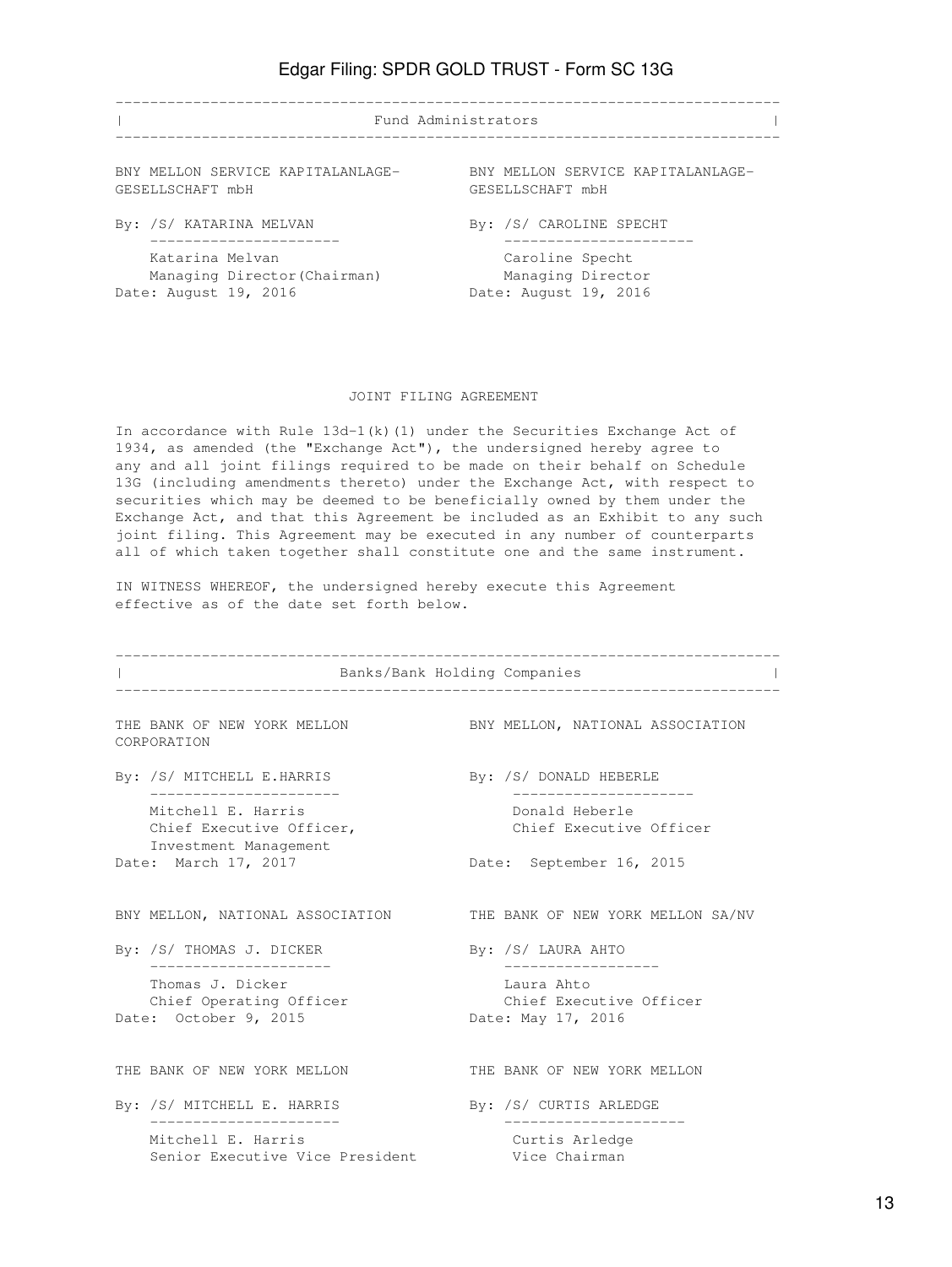Date: August 27, 2015 **Date: August 26, 2015** THE BANK OF NEW YORK MELLON TRUST THE BANK OF NEW YORK MELLON TRUST COMPANY, NATIONAL ASSOCIATION COMPANY, NATIONAL ASSOCIATION By: /S/ ANTONIO PORTUONDO By: /S/ KURTIS R. KURIMSKY ---------------------- --------------------- Antonio Portuondo **Kurtis R. Kurimsky**  President Executive Vice President Date: October 20, 2015 Date: March 8, 2016 BNY MELLON TRUST OF DELAWARE BNY MELLON TRUST OF DELAWARE By: /S/ JAMES P. AMBAGIS By: /S/ LEE JAMES WOOLLEY ---------------------- --------------------- James P. Ambagis Lee James Woolley President Chairman and Chief Executive Officer Date: October 21, 2015 Date: October 19, 2015 ----------------------------------------------------------------------------- | Investment Advisers and/or Broker-Dealers | ----------------------------------------------------------------------------- PERSHING LLC BNY MELLON CAPITAL MARKETS, LLC By: /S/ CLAIRE SANTANIELLO By: /S/ JEFF GEARHART --------------------- ---------------------- Claire Santaniello Jeff Gearhart Chief Administrative Officer Chief Operating Officer and Chief Risk Officer Date: May 24, 2016 **Date: October 19, 2016** ARX INVESTIMENTOS LTDA ARX INVESTIMENTOS LTDA By: /S/ CAMILA SOUZA By: /S/ GUILHERME ABRY ---------------------- --------------------- Camila Souza Guilherme Abry Director **Director** Director Date: January 4, 2016 Date: January 4, 2016 BNY MELLON SERVICOS FINANCEIROS BNY MELLON SERVICOS FINANCEIROS DISTRIBUIDORA DE TITULOS E VALORES DISTRIBUIDORA DE TITULOS E VALORES MOBILIARIOS S.A. MOBILIARIOS S.A. By: /S/ CARLOS ALBERTO SARAIVA By: /S/ MARCUS VINICIUS MATHIAS PEREIRA ---------------------- ----------------------------------- Carlos Alberto Saraiva Marcus Vinicius Mathias Pereira Director Director Date: May 5, 2016 **Date: May 5, 2016** BNY MELLON ADMINISTRACAO DE ATIVOS BNY MELLON ADMINISTRACAO DE ATIVOS LTDA LTDA By: /S/ CARLOS ALBERTO SARAIVA By: /S/ MARCUS VINICIUS MATHIAS PEREIRA ---------------------- -----------------------------------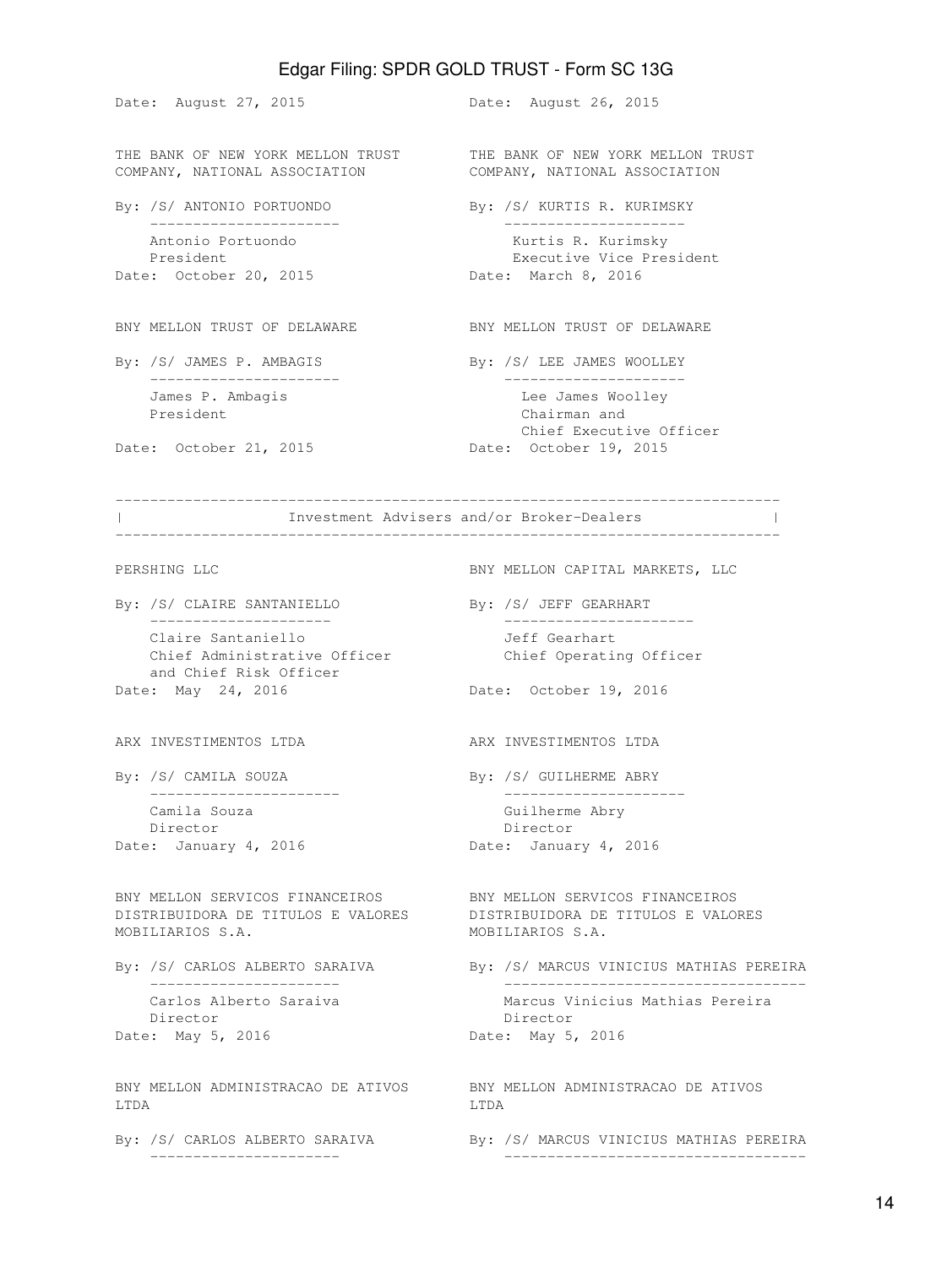Director Director Date: May 5, 2016 00: Date: May 5, 2016 BNY MELLON ALOCACAO DE PATRIMONIO BNY MELLON ALOCACAO DE PATRIMONIO LTDA LTDA By: /S/ GUSTAVO CASTELLO BRANCO By: /S/ CAMILA SOUZA ---------------------- --------------------- Gustavo Castello Branco Camila Souza Director Director Date: January 4, 2016 Quantity Date: January 4, 2016 THE DREYFUS CORPORATION **INSIGHT INVESTMENT MANAGEMENT** By: /S/ JAMES BITETTO By: /s/ CHARLES FARQUHARSON ---------------------- ---------------------- James Bitetto Charles Farquharson Secretary **Chief Risk Officer** Date: July 30, 2015 **Date: February 16, 2016** LOCKWOOD ADVISORS, INC. BNY MELLON ASSET MANAGEMENT JAPAN By: /S/ JOHN J. BRETT By: /S/ SHIZU KISHIMOTO ---------------------- --------------------- John J. Brett Shizu Kishimoto Chairman **Representative Director** Date: July 30, 2015 **Date: August 5, 2015** BNY MELLON ASSET MANAGEMENT MBSC SECURITIES CORPORATION NORTH AMERICA CORPORATION By: /S/ JENNIFER CASSEDY By: /S/ KENNETH J. BRADLE ---------------------- --------------------- Jennifer Cassedy Kenneth J. Bradle Chief Compliance Officer Date: February 14, 2018 Date: April 29, 2016 NEWTON INVESTMENT MANAGEMENT LIMITED NEWTON INVESTMENT MANAGEMENT By: /S/ JAMES HELBY By: /S/ JAMES HELBY ---------------------- --------------------- James Helby James Helby Director Chief Risk Officer Date: July 17, 2015 **Date: June 30, 2016** WALTER SCOTT & PARTNERS LIMITED **INSIGHT INVESTMENT INTERNATIONAL** By: /S/ RODGER NISBET By: /S/ LEE PALMER ---------------------- ---------------------- Rodger Nisbet **Lee Palmer** Lee Palmer Executive Chairman and Chief Compliance Officer Date: July 15, 2015 Date: February 14, 2018

Carlos Alberto Saraiva Marcus Vinicius Mathias Pereira (GLOBAL) LIMITED LIMITED and President (NORTH AMERICA) LIMITED LIMITED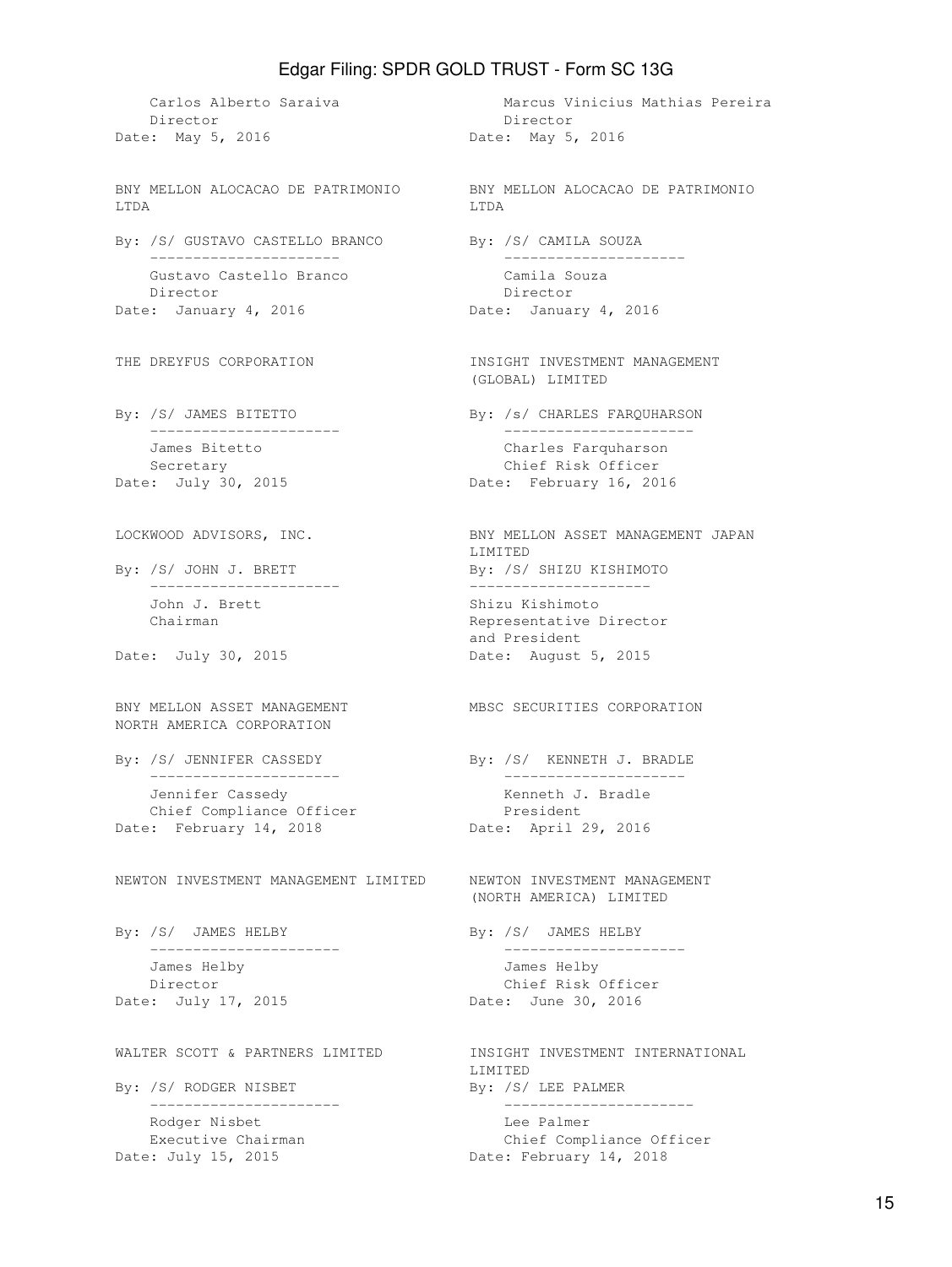BNY MELLON WEALTH MANAGEMENT, BNY MELLON INVESTMENT MANAGEMENT ADVISORY SERVICES, INC. CAYMAN LTD By: /S/ MARIE-CLAUDE LEPAGE By: /S/ BRENDON J. DONNELLAN ---------------------- ---------------------- Marie-Claude Lepage Brendon J.Donnellan Chief Compliance Officer **Director** Date: May 9, 2016 Date: August 22, 2016 BNY MELLON TRUST COMPANY BNY MELLON TRUST COMPANY (CAYMAN) LIMITED (CAYMAN) LIMITED By: CANELLA SECRETARIES By: CANELLA SECRETARIES (CAYMAN) LTD, SECRETARY (CAYMAN) LTD, SECRETARY By: /S/GILLIAN NELSON By: /S/ PATRICIA BRUZIO ----------------------- ----------------------- Gillian Nelson **Patricia Bruzio**  Authorized Person Authorized Person Date: May 17, 2016 Date: May 17, 2016 INSIGHT NORTH AMERICA LLC By: /S/ JOHN ARIOLA --------------------- John Ariola Head of Financial Analysis Date: December 7, 2016 ----------------------------------------------------------------------------- | Parent Holding Companies/Control Persons | ----------------------------------------------------------------------------- B.N.Y. HOLDINGS (DELAWARE) CORPORATION PERSHING GROUP LLC By: /S/ JAMES P. AMBAGIS By: /S/ CLAIRE SANTANIELLO ---------------------- --------------------- James P. Ambagis Claire Santaniello President **Chief Administrative Officer**  and Chief Risk Officer Date: October 21, 2015 Date: May 11, 2016 BNY MELLON INVESTMENT MANAGEMENT BNY MELLON INVESTMENT MANAGEMENT (APAC) HOLDINGS LIMITED (APAC) HOLDINGS LIMITED By: /S/ EMILY CHAN By: /S/ DONI SHAMSUDDIN ---------------------- --------------------- Emily Chan Doni Shamsuddin Director Director Date: April 19, 2016 Date: April 19, 2016 BNY MELLON INTERNATIONAL ASSET NEWTON MANAGEMENT LIMITED MANAGEMENT GROUP LIMITED By: /S/ GREG BRISK By: /S/ HELENA MORRISSEY ---------------------- ----------------------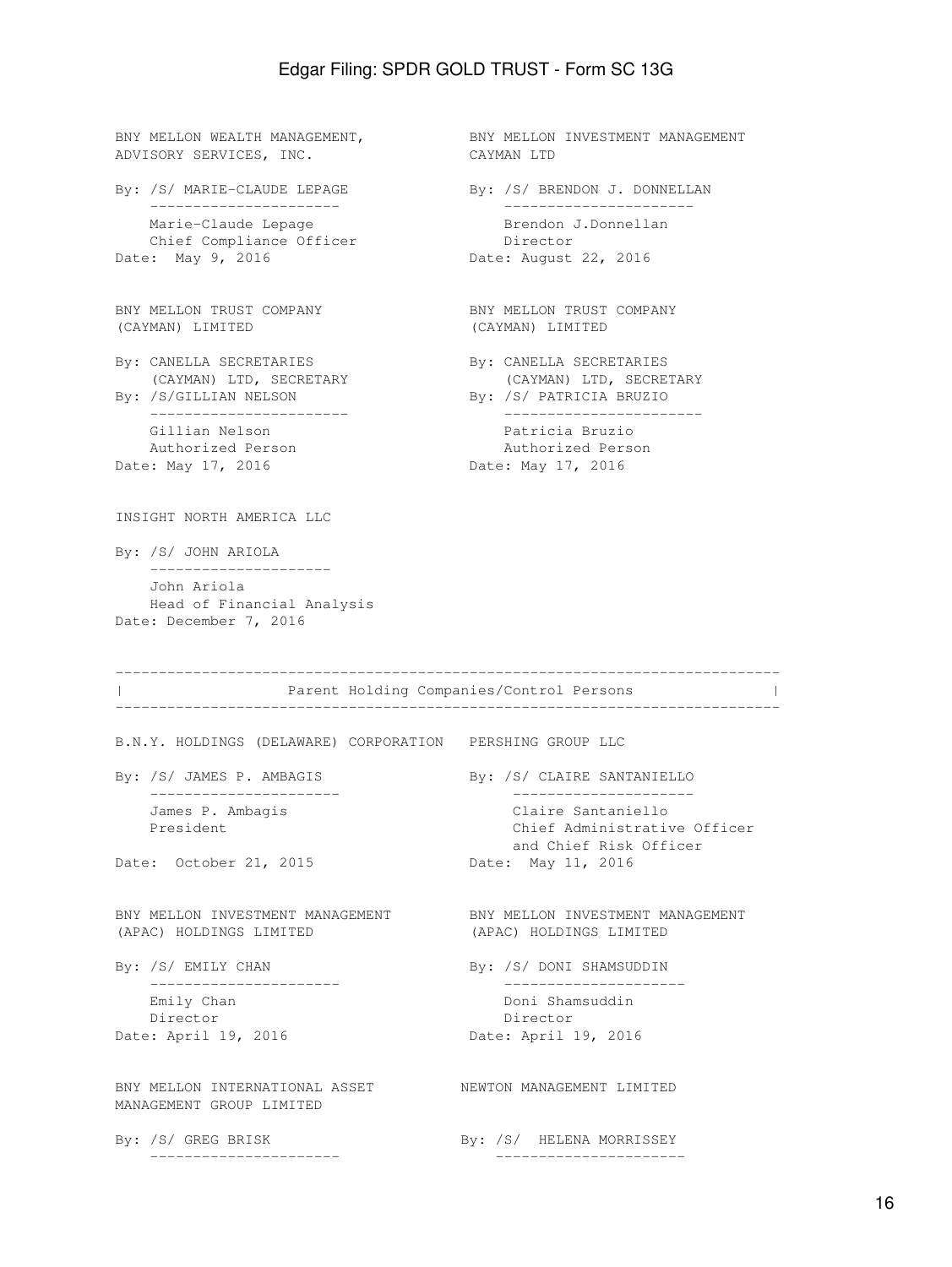Greg Brisk Morrissey Director Director Date: October 21, 2015 Date: July 17, 2015 BNY MELLON IHC, LLC **MBC INVESTMENTS CORPORATION** By: /S/ KURTIS R. KURIMSKY By: /S/ PAUL A. GRIFFITHS --------------------- --------------------- Kurtis R. Kurimsky Paul A. Griffiths Vice President and Chairman, President and Controller Controller Chief Executive Officer Date: March 29, 2017 Quantity Date: April 29, 2016 MELLON OVERSEAS INVESTMENT **INSIGHT INVESTMENT MANAGEMENT** CORPORATION LIMITED By: /S/ KURTIS R. KURIMSKY By: /S/ CHARLES FARQUHARSON ---------------------- --------------------- Kurtis R. Kurimsky Charles Farquharson Vice President and Controller Chief Risk Officer Date: October 7, 2015 Date: February 16, 2016 BNY INTERNATIONAL FINANCING BNY INTERNATIONAL FINANCING CORPORATION CORPORATION By: /S/ KURTIS R. KURIMSKY By: /S/ JOHN M. ROY ---------------------- ---------------------- Kurtis R. Kurimsky Martin Chambrea John M. Roy President and Comptroller Vice President Date: May 12, 2016 Date: August 15, 2016 BNY MELLON INVESTMENT MANAGEMENT BNY MELLON INVESTMENT MANAGEMENT EUROPE HOLDINGS LIMITED (EUROPE)LIMITED By: /S/ GREG BRISK By: /S/ GREG BRISK ----------------------- ------------------------ Greg Brisk Greg Brisk Director Director Date: October 21, 2015 Date: October 21, 2015 BNY MELLON INVESTMENT MANAGEMENT BNY CAPITAL MARKETS HOLDINGS, INC. (JERSEY)LIMITED By: /S/ GREG BRISK By: /S/ THOMAS P. GIBBONS ------------------------- ------------------------ Greg Brisk Thomas P. Gibbons Director **Vice Chairman and Chief** Date: October 21, 2015 Date: October 24, 2015 BNY MELLON INTERNATIONAL ASSET BNY MELLON INTERNATIONAL ASSET MANAGEMENT (HOLDINGS) LIMITED MANAGEMENT (HOLDINGS) No. 1 LIMITED By: /S/ GREG BRISK By: /S/ GREG BRISK

Greg Brisk Greg Brisk

Financial Officer

------------------------- --------------------------